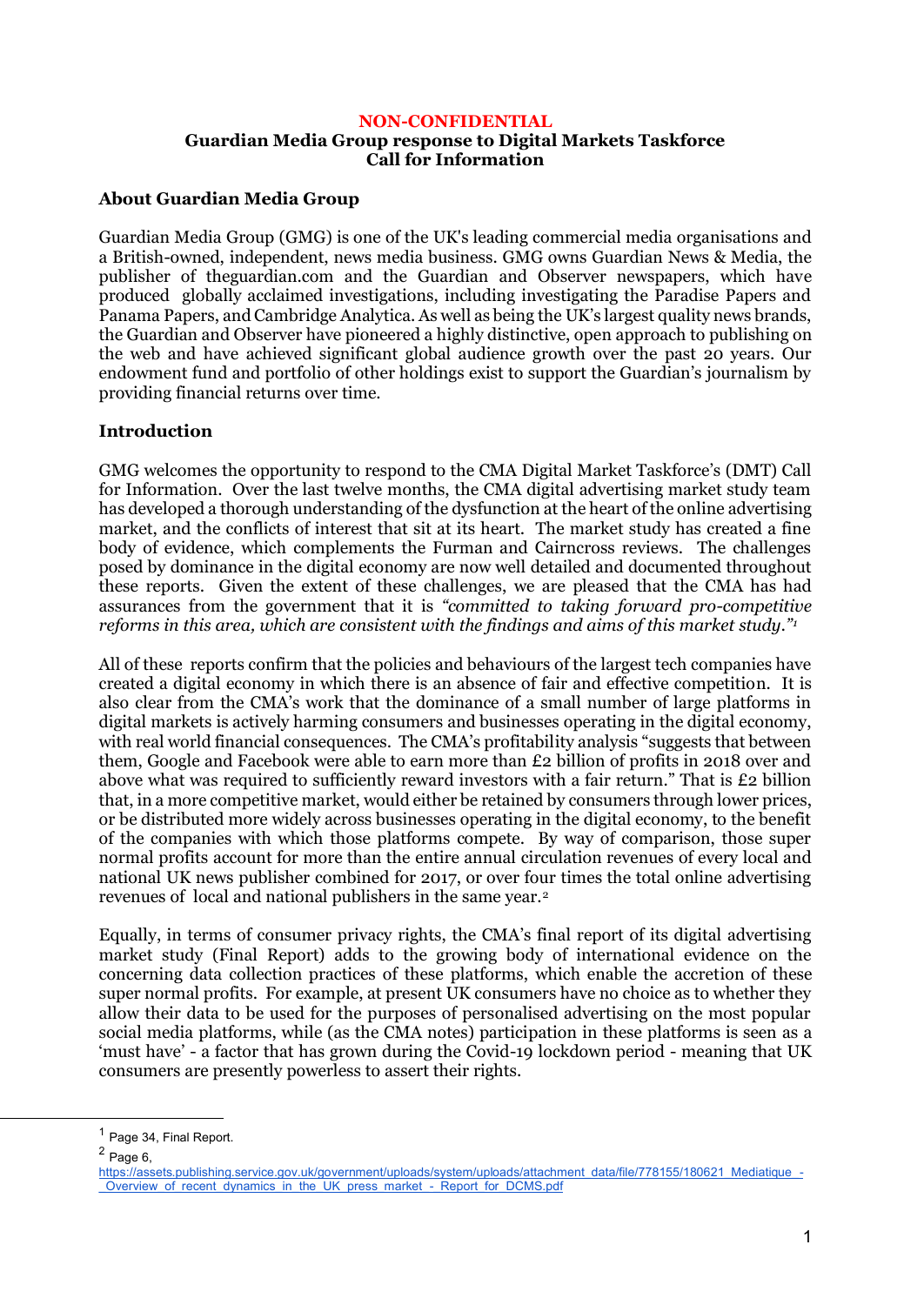Given the scale of concerns identified by the Furman and CMA reviews, we welcome the speed with which the CMA has established the DMT, with a view to implementing the CMA's recommendations for a Digital Markets Unit (DMU), and associated codes of practice. We note that in some other countries, most notably in Australia, regulators are moving quickly to develop and implement mandatory codes of practice that seek to ameliorate identified asymmetries of power in digital markets in order to drive fair and effective competition in those markets. We therefore support the CMA's proposal to coordinate its actions as far as possible with other regulators, on an international basis.

Taken together, these reports provide a suite of recommendations that, if implemented by Ministers, could start to level the playing field in many online markets, including digital advertising, thereby enabling greater competition, innovation and growth, to the benefit of advertisers, publishers, citizens and the wider economy. It is vital that the work of the DMT maintains momentum in order to stimulate a pro-competitive environment, in which transparent, accountable, innovative products and services emerge, to the benefit of UK consumers and the wider economy.

## Specific questions

**1. What are the appropriate criteria to use when assessing whether a firm has Strategic Market Status (SMS) and why? In particular:** 

**• The Furman Review refers to 'significant market power,' 'strategic bottleneck', 'gateway', 'relative market power' and 'economic dependence':** 

- **– How should these terms be interpreted?**
- **– How do they relate to each other?**
- **– What role, if any, should each concept play in the SMS criteria?**

#### **• Which, if any, existing or proposed legal and regulatory regimes, such as the significant market power regime in telecoms, could be used as a starting point for these criteria?**

## **• What evidence could be used when assessing whether the criteria have been met?**

We agree with the CMA's proposed definition of SMS "*as a position of enduring market power or control over a strategic gateway market with the consequence that the platform enjoys a powerful negotiating position resulting in a position of business dependency*".<sup>3</sup> Similarly, we agree that types of evidence that would point to SMS, include: *"measures of shares of supply in the consumer facing market; the extent of reach across consumers; share of digital advertising revenues; control over the rules or standards which apply in the market, and the ability to obtain and control unique data that is applicable outside the market*".<sup>4</sup>

We agree that both Google and Facebook have enduring market power and act as gatekeepers of online traffic, creating a relationship of dependency with publishers and other businesses.<sup>5</sup> We endorse the CMA's recommendation that the government should designate both firms as having SMS at the outset of the regime<sup>6</sup>.

 $^3$  CMA Market Study on Online Platforms and Digital Advertising, Final report para 7.55

<sup>4</sup> Final report, para 7.57

<sup>5</sup> Final report, para 7.59-7.64

<sup>6</sup> Appendix U, para 25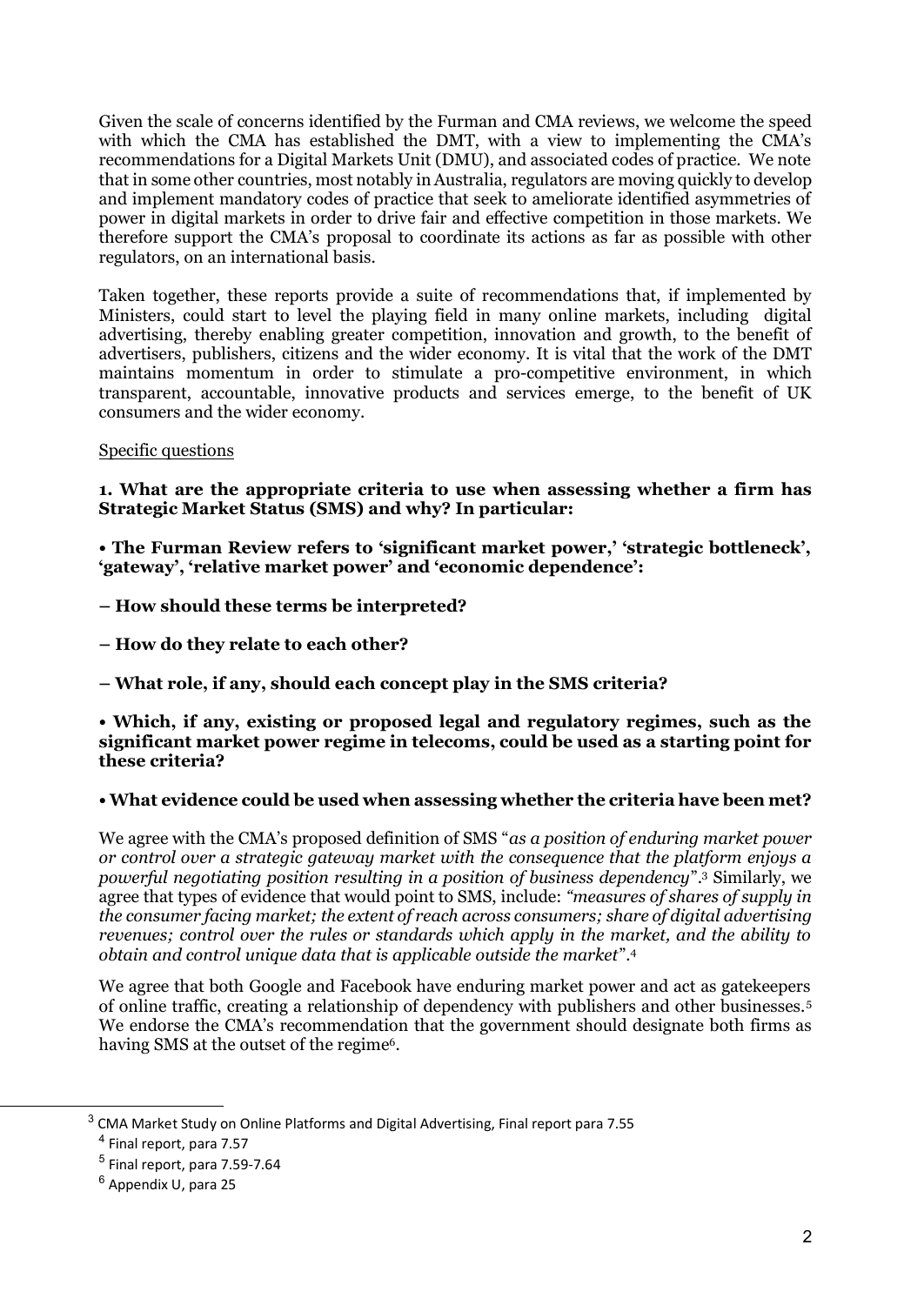We suggest that, given its market share of handset sales and its rigid use of rule setting powers over the iOS ecosystem, Safari and app store, SMS designation should also be applied to Apple at the outset of the regime.

We would suggest that a number of the criteria originally set out in Oftel's 2002 'market review guidelines: criteria for the assessment of significant market power'<sup>7</sup> , are applicable by analogy when considering which firms have SMS, for example:

- **Control of infrastructure that is not easily duplicated** while telecoms legislation has focused on the build out of physical infrastructure, this principle could equally apply to key technology infrastructure, for example the infrastructure that connects buy and sellside partners in the world of online advertising.
- **Technological advantages or superiority -** advantages in the digital environment are usually linked to a platform's superior data collection capability, which translates into an ability to deploy intelligence for the purpose of personalised digital advertising.
- **Product/services diversification (eg bundled products or services) -** bundling, whether of services, for example in relation to buy-side and sell-side advertising technology, or of products in consumer facing markets, serves to distort competition in favour of incumbent digital players.
- **Vertical integration -** this entrenches dominance in two ways in digital markets: *"by making new market entry harder due to control of upstream or downstream markets"*, and *"through the potential ability to lever market power into upstream or downstream markets, thereby adversely affecting competition".* Identifying examples of digital businesses using vertical integration to favour group products or companies in an anticompetitive manner may be harder in digital markets, however, due to it being built into algorithms or code, rather than arising from more readily identifiable behaviour in the telecoms world.<sup>8</sup>

# **2. What implications should follow when a firm is designated as having SMS? For example:**

## **• Should a SMS designation enable remedies beyond a code of conduct to be deployed?**

**• Should SMS status apply to the corporate group as a whole?** 

#### **• Should the implications of SMS status be confined to a subset of a firm's activities (in line with the market study's recommendation regarding core and adjacent markets)?**

We support the Final Report's recommendation that firms with SMS should be bound by a code of conduct aimed at securing fair trading, open choices, and trust and transparency.

The establishment of the DMU should build on relevant experience in other sectors, particularly on the limits of codes and separation agreements that have been brokered by regulators in lieu of full legal separation. In particular, Ofcom's recent decision to move beyond BT's 2005 separation undertakings<sup>9</sup>, by ordering the full legal separation of BT Openreach, demonstrates the limits of regulated codes and agreements versus actual legal separation. While the separation undertakings achieved a great deal in terms of enabling market entry and greater competition, the move to legal separation demonstrates the need for regulators to carefully

<sup>9</sup> https://www.ofcom.org.uk/about-ofcom/latest/media/media-releases/2005/ofcom-accepts-undertakings-from-board-of-bt-groupplc-on-operational-separation

<sup>7</sup> [https://www.ofcom.org.uk/\\_\\_data/assets/pdf\\_file/0028/86482/smpg0802.pdf](https://www.ofcom.org.uk/__data/assets/pdf_file/0028/86482/smpg0802.pdf)

<sup>8</sup> <https://www.ofcom.org.uk/consultations-and-statements/category-1/strengthening-openreachs-independence>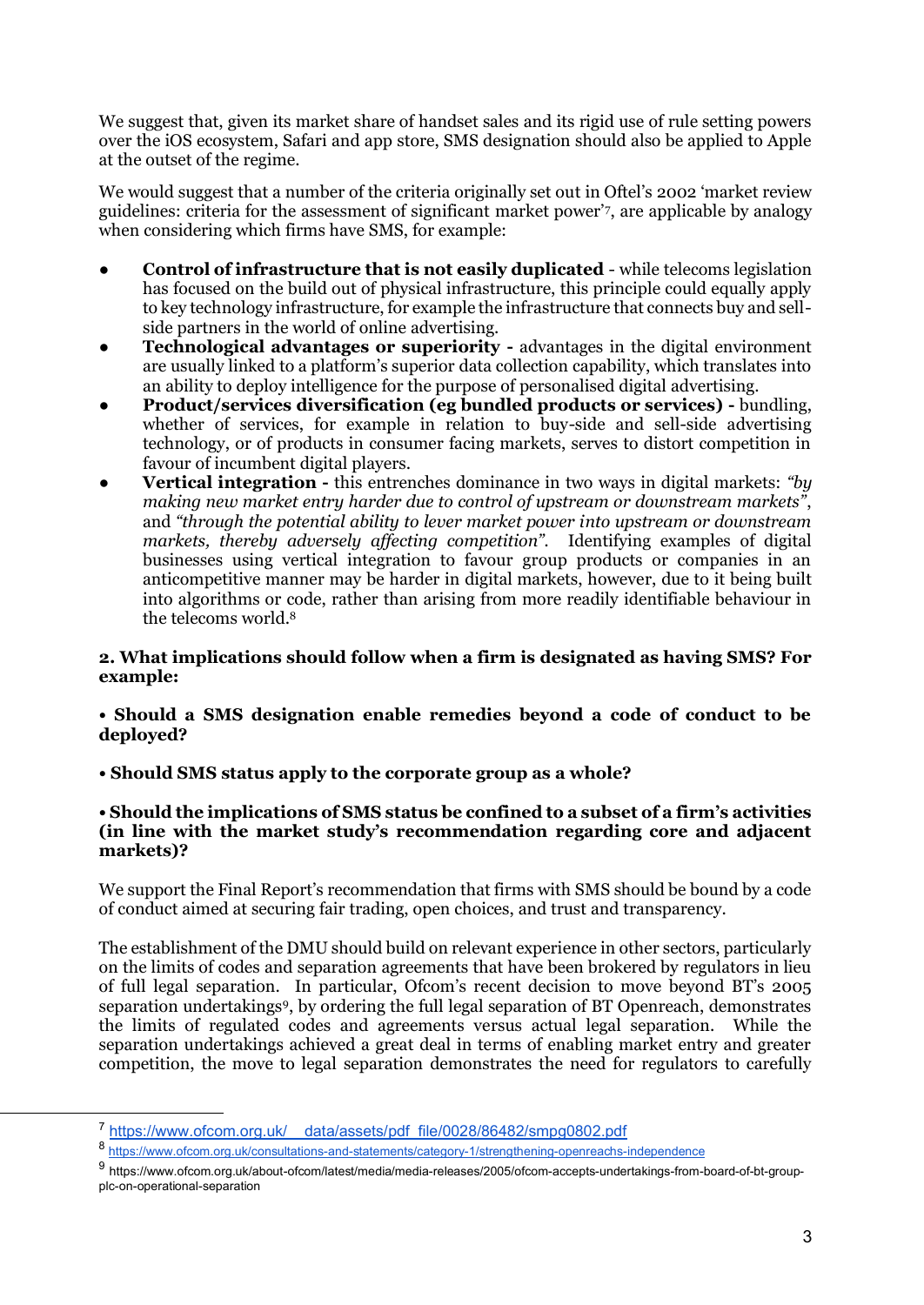monitor the impact of those undertakings on competition, and to be willing to escalate interventions where evidence suggests it is appropriate to do so.

It is important therefore that, in addition to policing the SMS code of conduct, the DMU - and the CMA - remains empowered to implement targeted structural interventions that address the causes of market power, not just to develop codes of practice that seek to ameliorate the negative effects of that power. It is vital that, once a company is designated as having SMS, and is thus subject to the code, that does not preclude that entity from being the subject of a further procompetitive intervention, should the code prove inadequate.

Whether an SMS designation should be a prerequisite for a firm to be the object of a procompetitive intervention is a more complex question. We agree with the CMA that certain procompetitive interventions should only be applied to firms with SMS, while others should be applied more widely.

It is vital that remedies in the Final Report, such as the choice requirement and 'fairness by design' obligations, apply discretely to SMS businesses that do not currently provide those choices to consumers. In response to the interim report, GMG suggested that the *"news media and wider publishing industries will offer this level of granular consent through the development of the industry's IAB TCF framework, and therefore should not be subject to the same duty."* We therefore agree with the final report that this intervention should apply *"initially only to platforms with SMS"10*.

Other pro-competitive remedies outlined in the Final Report, some of the other remedies will only apply to businesses operating in the absence of SMS status. For example, in relation to the mandation of transparency of bid data through the roll-out of a common impression or transaction ID, it is absolutely vital and necessary that this intervention applies uniformly to all market actors operating across the open display advertising market.

Finally, we agree with the Final Report's recommendations that SMS designation should apply to the corporate group as a whole, rather than a single entity. Ensuring that the principles and practices outlined in the report apply to every group business will ensure that SMS businesses can't simply continue trading in unfair ways through acquired or nascent businesses within a portfolio of incumbent businesses.

#### **3. What should be the scope of a new pro-competition approach, in terms of the activities covered? In particular:**

**• What are the criteria that should define which activities fall within the remit of this regime?**

## **• Views on the solution outlined by the Furman Review (paragraph 2.13) are welcome.**

The activities covered in the Final Report -- online advertising, search, and social media - should certainly be included within the remit of any future pro-competition regime. In addition, the bottleneck power exerted by transaction-based platforms (such as Apple) should also be within scope, for two clear and present reasons.

 $10$  8.126, Final Report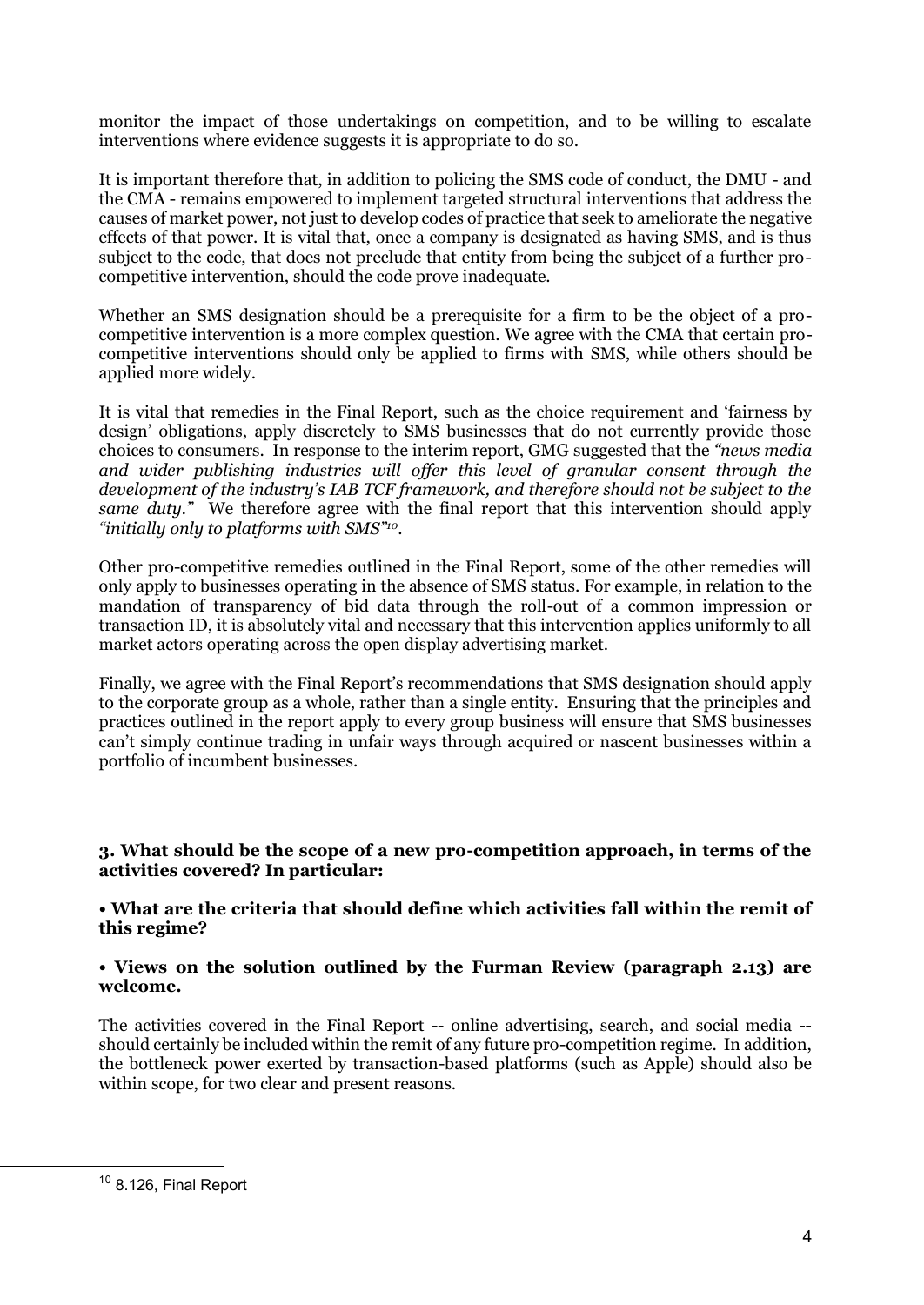- First, the degree to which the Covid-19 crisis has eviscerated the online advertising market has further highlighted the need for publishers and other online businesses to develop business models that enable them to engage users in making direct payments.
- Second, the ongoing degradation of key aspects of online advertising infrastructure such as the loss of IDFAs<sup>11</sup> in iOS, and third party cookies more broadly, will mean that more businesses will seek to generate direct reader revenues in order to fund investment in high quality content such as professional journalism.

GMG agrees with the Furman Review that the pro-competition regime should have a broad scope in primary legislation based on characteristics such as *"significant direct or indirect network effects, limited offsetting effects of multi-homing and differentiation, and significant sources of non-contestability"*.

In terms of the frequency of the statutory review of markets, we agree that a review every 3 to 5 years is appropriate. However, there should be a mechanism through which an early review could be triggered, if relevant concerns are raised with the DMU.

#### **4. What future developments in digital technology or markets are most relevant for the Taskforce's work? Can you provide evidence as to the possible implications of the Covid-19 pandemic for digital markets both in the short and long term?**

## Online advertising

The Covid-19 crisis has exacerbated existing market trends in relation to the online advertising market, on which many publishers have, in part or full, relied as a revenue stream to fund crucial investment in journalism. When combined with the ongoing implementation of GDPR related consent management platforms (CMP) - which enable users to make granular decisions about permissioning the use of their personal data - and fundamental challenges to underlying industry infrastructure such as third party cookies, the online advertising market is experiencing significant flux and change for independent online publishers. By contrast, Google, Facebook, Apple and Amazon continue to deliver astonishing levels of growth and profitability despite the Covid-19 crisis driving huge declines in profitability across the wider global economy<sup>12</sup>.

This disparity between the downturn experienced by independent publishers versus the vast profitability of these platforms is partly due to the fact that they provide 'must have' products and services in consumers' lives. This enables them to take policy positions - such as not providing consumers with their GDPR right to opt-in to the use of their personal data for the purpose of target online advertising - that consumers may not otherwise readily accept. As the CMA notes in its Final Report, in "*almost all cases across the social media platforms that we reviewed including Facebook and Instagram, consumers automatically have their data used for personalised advertising. With the exception of TikTok, all other social media platforms*  make this a pre-condition of using their services and consumers are unable to turn off *personalised advertising."<sup>13</sup>*

Such divergent approaches to compliance with data protection law are already distorting market expectations towards the purchase of targeted advertising on social media platforms. In the absence of regulatory action to enable UK consumers to enforce their GDPR rights in relation to the practices of SMS platforms, the distortion of the market is likely to accelerate in the months and years ahead.

Subscriptions and other in-app payments

<sup>11</sup> <https://www.adexchanger.com/mobile/apple-is-putting-idfa-use-under-the-microscope/>

<sup>12</sup> <https://www.theguardian.com/business/2020/jul/30/amazon-apple-facebook-google-profits-earnings>

<sup>13</sup> P185, Final Report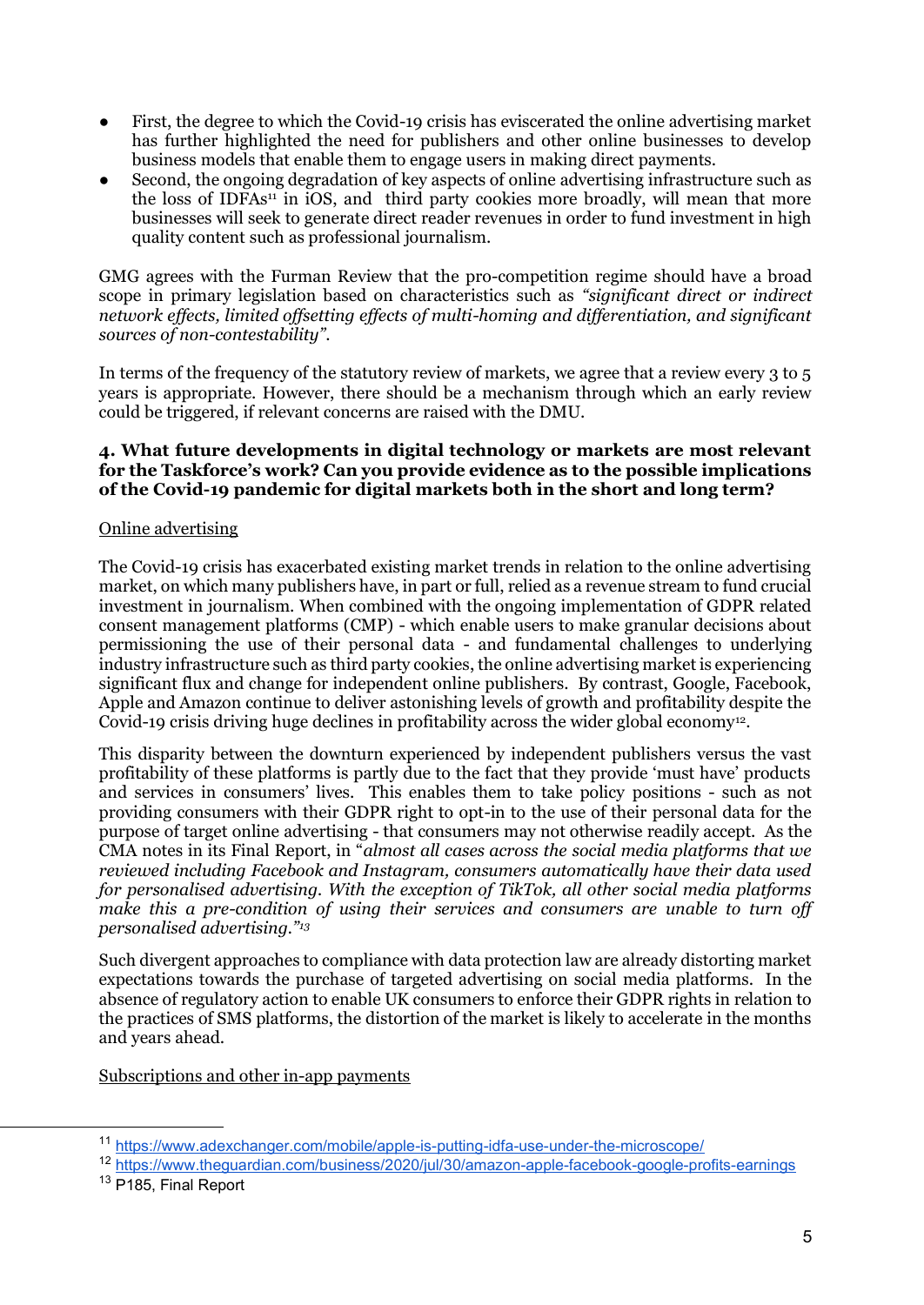As we note above in response to question 3, a central focus for many news publishers and other independent businesses is the development of regular recurring reader revenues, whether through subscriptions to products or services or via voluntary contributions to support high quality journalism. This means that the application of principles of fair and effective competition to transaction based marketplaces will become ever more vital as we seek to sustain a vibrant plural digital economy.

GMG has previously expressed concern to the CMA about the way in which Apple applies its 'bottleneck power' to extract monopoly rents from app developers and media companies who wish to build a business based on regular recurring reader revenues on iOS devices. Apple exerts this power by refusing to allow iOS app developers to provide payment options other than Apple's proprietary payment services. Apple's policies also prevent iOS developers marketing to those users in order to let them know that they can subscribe or contribute to those services outside of the iOS ecosystem.

As a result of this application of 'bottleneck power', when GMG enabled functionality to process contributions within the Guardian iOS app, Apple's developer review guidelines required the bundling of its own inefficient in-app purchasing option, as a condition of sale within the iOS store<sup>14</sup>. Apple takes 30% of that transaction revenue, despite the processing of that payment representing a marginal cost to Apple. As well as rigidly tethering developers to the use of Apple's proprietary in-app payment service, Apple's review guidelines also prevent developers from using any kind of in-app advertising or marketing to ask readers to subscribe or contribute via the open web<sup>15</sup> .

As a result of Apple's use of its review guidelines to remove competition for payment services, as a point of principle GMG has turned off contribution functionality within the iOS app. This decision has a commercial cost, with internal modelling suggesting that contributions through the iOS app could drive a gross uplift of 5-20% in terms of existing reader revenues.

Apple's policy decision to prevent in-app competition from potentially more efficient third party in-app payment functionality has meant that GMG has had to develop a bespoke strategy for iOS users, in which iOS users are encouraged to subscribe to the Guardian's premium iOS app. Even in this circumstance, if a reader subscribes to the premium app, at a cost of £5.99, 30% of this goes straight to Apple in year one, falling to 15% if that subscriber stays with that app in year 2 and beyond. By contrast, third party payment service providers such as Stripe or Paypal take a payment fee of 0.1% and 3.4% respectively. The disparity is stark and indicative of Apple's market power.

In addition to the financial cost of Apple's policy of forcing the bundled use of its own in-app payment system, consumers are harmed by the fact that developers are prevented from knowing details of who those customers are. This means that app creators such as publishers are unable to communicate with their own customers, nor are they able to ensure that those customers are not paying twice for the same service.

While this is an issue that is already felt acutely by publishers like GMG, its impact is likely to increase more in the future, as publisher business models come under further strain.

# **Questions for input and evidence – remedies**

<sup>&</sup>lt;sup>14</sup> See section 3.1 of the Apple Store Review Guidelines[, https://developer.apple.com/app-store/review/guidelines/#in-app](https://developer.apple.com/app-store/review/guidelines/#in-app-purchase)[purchase](https://developer.apple.com/app-store/review/guidelines/#in-app-purchase)

<sup>&</sup>lt;sup>15</sup> See section 3.1.3(a) of the Apple Store Review Guidelines [https://developer.apple.com/app-store/review/guidelines/#in-app](https://developer.apple.com/app-store/review/guidelines/#in-app-purchase)[purchase](https://developer.apple.com/app-store/review/guidelines/#in-app-purchase)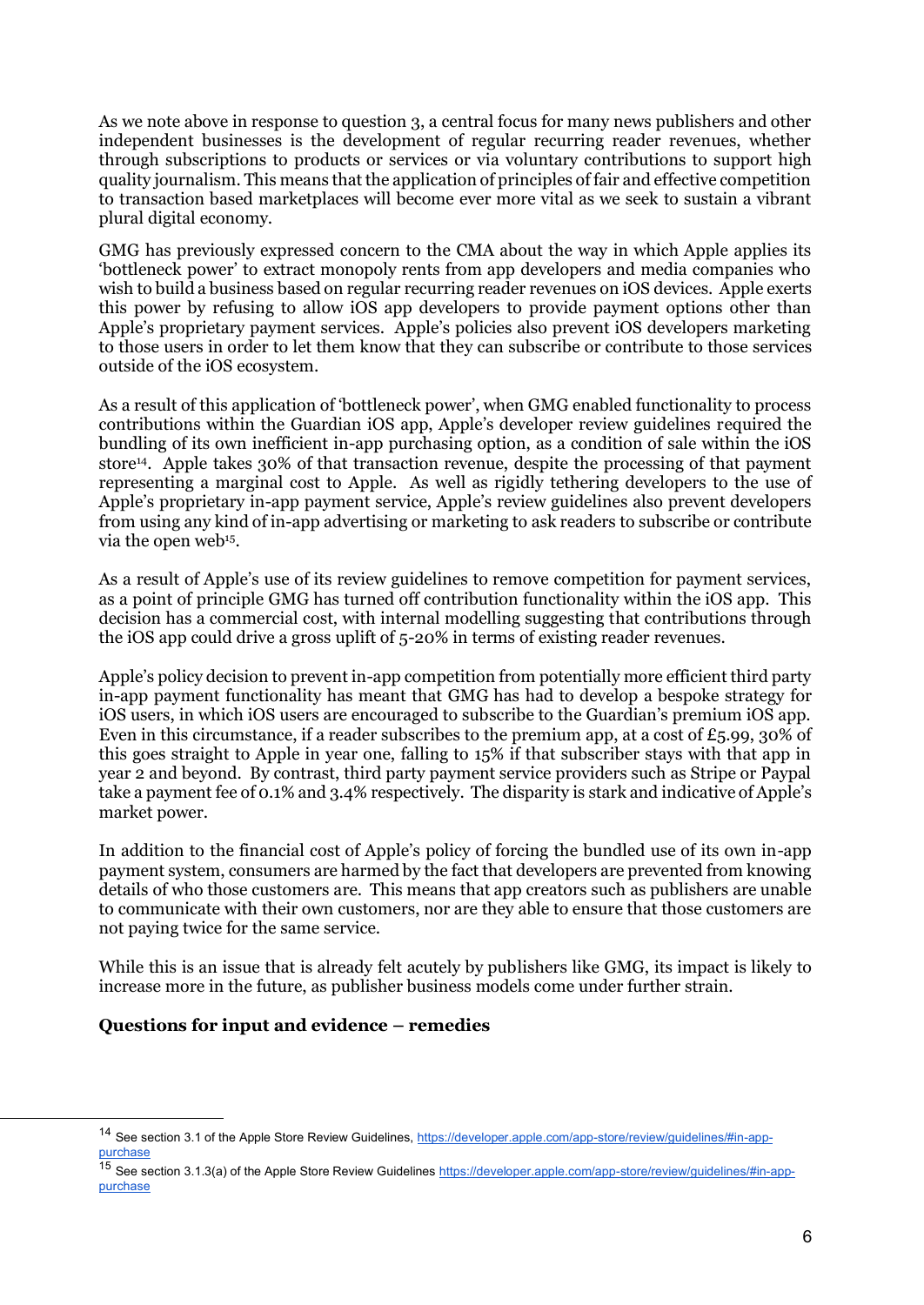## **5. What are the anti-competitive effects that can arise from the exercise of market power by digital platforms, in particular those platforms not considered by the market study?**

In GMG's response to the Statement of Scope on the Digital Advertising Market Study, we raised concerns that "*the existing CMA statement of scope does not include the impact of Apple's*  policies and practices within the scope of its examination of competition in the digital *advertising market. As the report commissioned by the Stigler Center at Chicago Booth notes, Apple has a hugely influential role at the heart of the digital ecosystem, both in terms of its commercial dealings with dominant search and social platforms, its ability to set the rules and policies that suppress digital advertising and marketing that reaches iOS users, and its policy on tying in-app payments to its own proprietary payment services."* We express concern in this submission - particularly in response to question 4 above - that it is essential that Apple's ability to exercise market power to capture an excessive share of customer revenues, while reducing the ability of publishers and other dependent businesses to develop alternative payment and distribution options, is captured within the DMU's remit and associated codes.

The norms by which the digital advertising market currently functions have been defined by two platforms with SMS, Google and Facebook, in ways that benefit them. For example, both companies have set the expectations of advertisers and media agencies about the level of personalisation and targeting with which digital advertising should be traded. But in doing so, and often in the name of free speech, they have been found to pursue greater advertising revenues for themselves over wider societal goals such as fairness<sup>16</sup>, public health<sup>17</sup>, equality and decency18.

Together they have centralised the economic potential of the online advertising market, generating multi-billions of pounds of super profits on an annual basis, and dictating the terms on which the digital advertising market and content licensing in a digital world are run. This is no more clearly articulated than in the recent refusal of the Facebook's CEO and key stockholder to listen and act on the concerns of civil rights campaigners<sup>19</sup> or advertisers that backed their calls for reform, noting that the advertiser boycotts will end 'soon enough'<sup>20</sup>, presumably because he is aware that advertisers presently have very little option other than to buy advertising inventory through Facebook companies if they are to reach a social media audience.

The Final Report describes a market that is structured to reward products and services that attract attention at any cost. Users of those platforms have no choice but to allow those platforms to facilitate opportunities for advertisers to follow them across the web at the lowest possible price. This approach to advertising is creating negative externalities in societies across the world, with which governments are urgently trying to come to terms. There is widespread consumer and societal harm as a result of a business model that flattens hierarchies of content, and monetises its end users solely based on who they are, rather than the quality of the content that they are reading, or the quality of the environment in which they are reading it.

In recent months, Facebook has invested in research suggesting that its advertising business is a driver of wider economic growth<sup>21</sup>. But the fact that Facebook's advertising *may* be a factor in driving economic growth is irrelevant to important questions posed by the CMA report. Namely,

<sup>16</sup> For exampl[e https://www.theguardian.com/technology/2019/mar/28/facebook-ads-housing-discrimination-charges-us](https://www.theguardian.com/technology/2019/mar/28/facebook-ads-housing-discrimination-charges-us-government-hud)[government-hud](https://www.theguardian.com/technology/2019/mar/28/facebook-ads-housing-discrimination-charges-us-government-hud)

<sup>17</sup> For exampl[e https://comprop.oii.ox.ac.uk/wp-content/uploads/sites/93/2020/08/Follow-the-Money-3-Aug.pdf](https://comprop.oii.ox.ac.uk/wp-content/uploads/sites/93/2020/08/Follow-the-Money-3-Aug.pdf) [https://www.wired.com/story/bill-gates-on-Covid-most-us-tests-are-completely-garbage/](https://www.wired.com/story/bill-gates-on-covid-most-us-tests-are-completely-garbage/)

<sup>18</sup> For exampl[e https://www.theguardian.com/technology/2020/jun/30/third-of-advertisers-may-boycott-facebook-in-hate-speech](https://www.theguardian.com/technology/2020/jun/30/third-of-advertisers-may-boycott-facebook-in-hate-speech-revolt)[revolt](https://www.theguardian.com/technology/2020/jun/30/third-of-advertisers-may-boycott-facebook-in-hate-speech-revolt)

<sup>19</sup> <https://www.theguardian.com/technology/2020/jul/07/facebook-boycott-hate-speech-mark-zuckerberg-meeting>

<sup>20</sup> <https://www.theguardian.com/technology/2020/jul/02/mark-zuckerberg-advertisers-boycott-facebook-back-soon-enough>

<sup>&</sup>lt;sup>21</sup> <https://www.oecd.org/sdd/business-stats/the-future-of-business-survey.htm>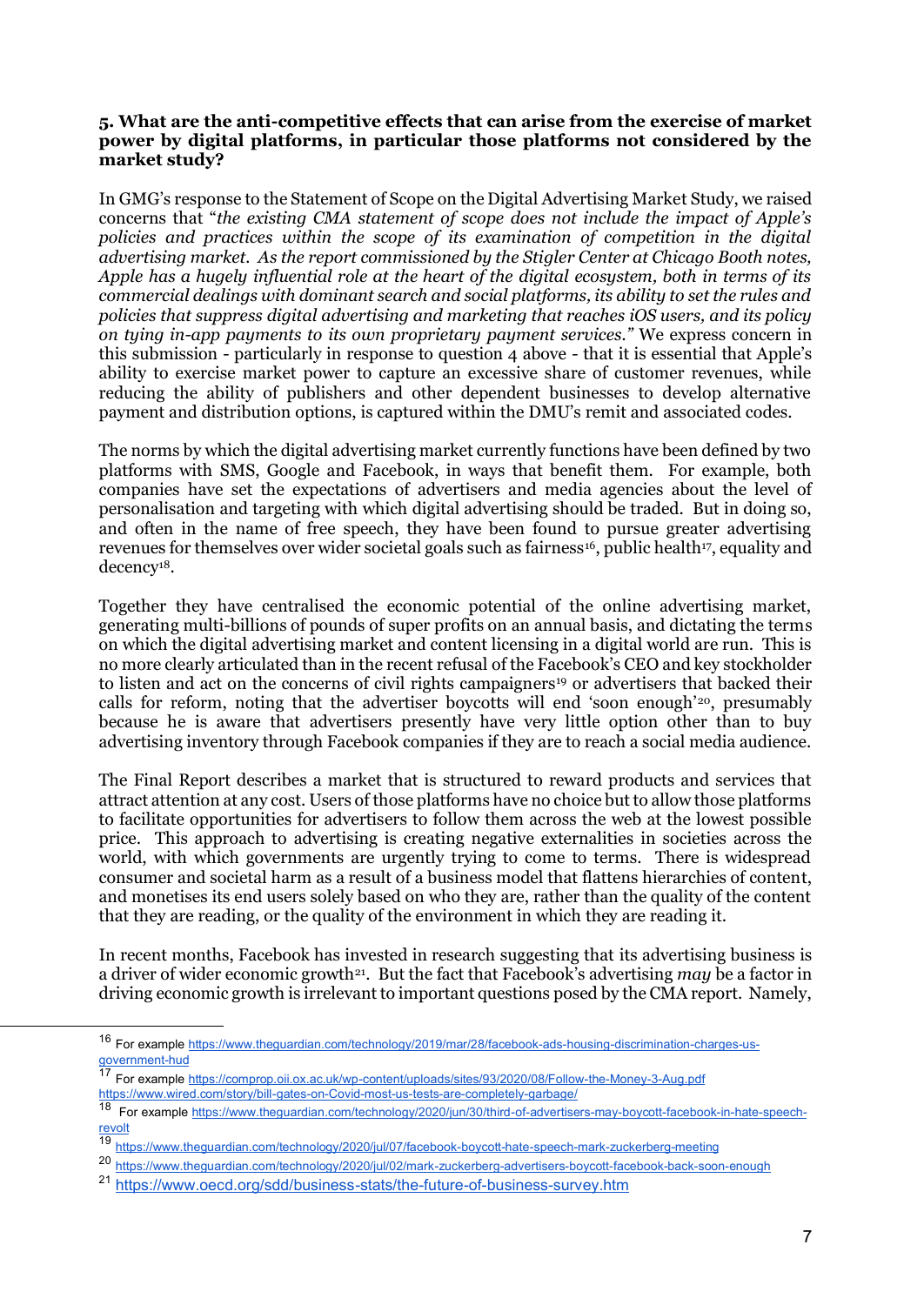is Facebook a business with SMS? Does Facebook operate fairly and in accordance with the law in the markets in which it operates? The publication of reports demonstrating that a monopolist is growing its wealth and share of the market is not a sign that markets are working well, nor is it a positive outcome that regulators should seek to protect. It should instead be seen as evidence of the need for regulators to act to enforce competition in digital markets. As the Final Report notes, the CMA would *"expect these excess profits to be shared more freely with consumers in a more competitive market."<sup>22</sup>*

As we note in response to question 4, the Final Report highlights the way in which online platforms do not allow users a choice as to whether their personal data can be used for the purpose of personalised online advertising, in order to use that service. This finding sits in tension with advice from the ICO, which directs publishers against the use of 'cookie walls' or a 'take it or leave it approach'23. With this in mind, one way in which regulators should level the playing field in the digital economy is for data protection authorities to enforce key aspects of data protection laws, such as GDPR, with equal force against online platforms with SMS, as they propose to do in relation to independent publishers.

#### Focusing on the fundamental causes of market dysfunction

Dysfunction and dominance at the heart of the online advertising market have been enabled, in part, by a lack of uniform standards or clear rules on data disclosure. Opacity at the heart of the online advertising market has led to concerns about the lack of transparency of auction processes, and raised big questions about whether businesses with SMS should be allowed to own and operate businesses that occupy positions across the advertising supply chain, due to the potential for conflicts of influence to business operations.

While the CMA is right to pursue a principles based code of practice for implementation by the DMU, to enable the DMU to root out behaviour that conflicts with the code will necessitate that market participants - acting to alert the DMU to demonstrably bad practices - and the DMU itself have access to high quality market data in a timely manner, and in a format that can be easily analysed and acted upon.

In respect of the CMA's recommendation of creating a common transaction ID, this could be achieved by mandating the use of a common standardised RTB protocol - based on the openRTB protocol - to underpin auctions in the programmatic marketplace. The openRTB protocol, owned by the IAB tech lab - an associated group of the Internet Advertising Bureau (IAB) requires reform to ensure that vendors complete mandatory data fields with common values in order to ensure that data passed between intermediaries in the market is uniform in nature. The use of common market data would enable publishers, advertisers and regulators to use that data for the purpose of audit, analysis and vendor performance management.

Ensuring that such data is made available to advertisers and publishers by all parties in the value chain - whether dominant or nascent - would align the incentives of market actors, creating competition, accountability and innovation, creating a healthier more diverse digital economy to the ultimate benefit of UK consumers. This intervention could negate the need for a separate intervention to force SMS platforms to set out the fees they take, as those fee levels would become self-evident through analysis of standardised auction data.

Similarly, with mandated access to consistent auction data in a standardised form made available by SMS platforms, the need for those two parties to provide insight into how auction mechanisms work would be elucidated by analysis of market data, rather than relying on the platforms themselves to set out the details of how algorithms function. The nature of the auction

<sup>&</sup>lt;sup>22</sup> Page 11, Final Report

<sup>23</sup> [https://ico.org.uk/for-organisations/guide-to-pecr/guidance-on-the-use-of-cookies-and-similar-technologies/how-do-we-comply](https://ico.org.uk/for-organisations/guide-to-pecr/guidance-on-the-use-of-cookies-and-similar-technologies/how-do-we-comply-with-the-cookie-rules/)[with-the-cookie-rules/](https://ico.org.uk/for-organisations/guide-to-pecr/guidance-on-the-use-of-cookies-and-similar-technologies/how-do-we-comply-with-the-cookie-rules/)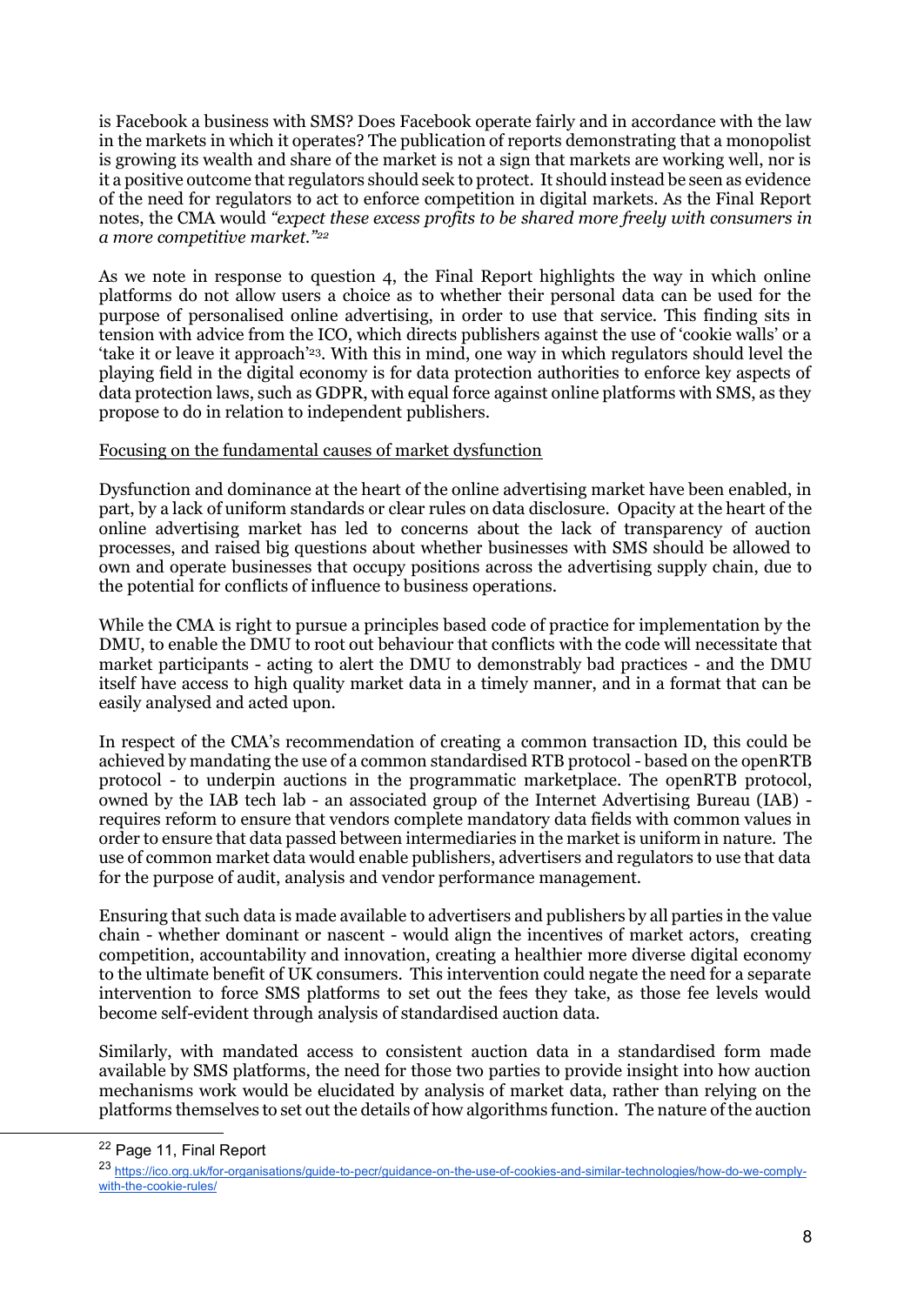mechanisms could become self-evident through analysis of the data, and could be used by individual publishers, and the new regulator, to act where necessary.

Access to high quality market data would also enable the DMU to gain greater insight into the sort of practices identified in appendix M of the CMA's Final Report.

## **6. In relation to the code of conduct:**

**• Would a code structure like that proposed by the market study incorporating high-level objectives, principles and supporting guidance work well across other digital markets?** 

**• To what extent would the proposals for a code of conduct put forward by the market study, based on the objectives of 'Fair trading', 'Open choices' and 'Trust and transparency', be able to tackle these effects? How, if at all, would they need to differ and why?**

GMG supports the CMA's recommendation that the code be backed by a statute setting out three broad objectives – fair dealing, open choices, and trust and transparency – under which the DMT, and subsequently the DMU, would develop principles and detailed guidance. We also agree that each SMS firm should have its own tailored code to address the unique relationship each has with dependent businesses, including publishers, in the case of Google and Facebook.

GMG supports the proposed content for the code of conduct in the Final Report, and agrees with each of the recommended principles in Chapter 7 and Appendix U that aim to rebalance the commercial relationship between platforms and publishers, including ensuring that:

- publishers are able to exercise additional control over how their content is shown on platforms;<sup>24</sup>
- contractual terms concerning the ability of publishers to monetise their content be objectively justifiable;<sup>25</sup>
- appropriate user consent is sought to ensure disaggregated user data can be shared with the relevant publishers when hosting publisher content;<sup>26</sup>
- SMS platforms do not impose their own advertising software on publishers when they use platforms' publishing software like AMP or IA;<sup>27</sup>
- they do not prefer their own customers over third parties who use other intermediaries;<sup>28</sup>
- they do not preference content using their publishing software like AMP and IA in features like Top Stories or the news carousel at the top of general search results;<sup>29</sup>
- AdX and non-google ad servers are interoperable by requiring AdX to participate in header bidding;<sup>30</sup>
- the operation of search and news feed ranking algorithms and advertising auctions are subject to audit and scrutiny of their operation by the DMU;<sup>31</sup>
- fair warning is provided about changes to the operation of algorithms where these are likely to have a material effect on users, and to explain the basis of these changes; and <sup>32</sup>

<sup>28</sup> Appendix U, para 123

<sup>24</sup> Appendix U, para 92

<sup>25</sup> Appendix U, para 94

<sup>26</sup> Appendix U, para 86

<sup>27</sup> Appendix U, para 95

<sup>29</sup> Appendix U, para 128

 $30$  Appendix U, para 144

<sup>31</sup> Appendix U, para 149

<sup>32</sup> Appendix U, para 166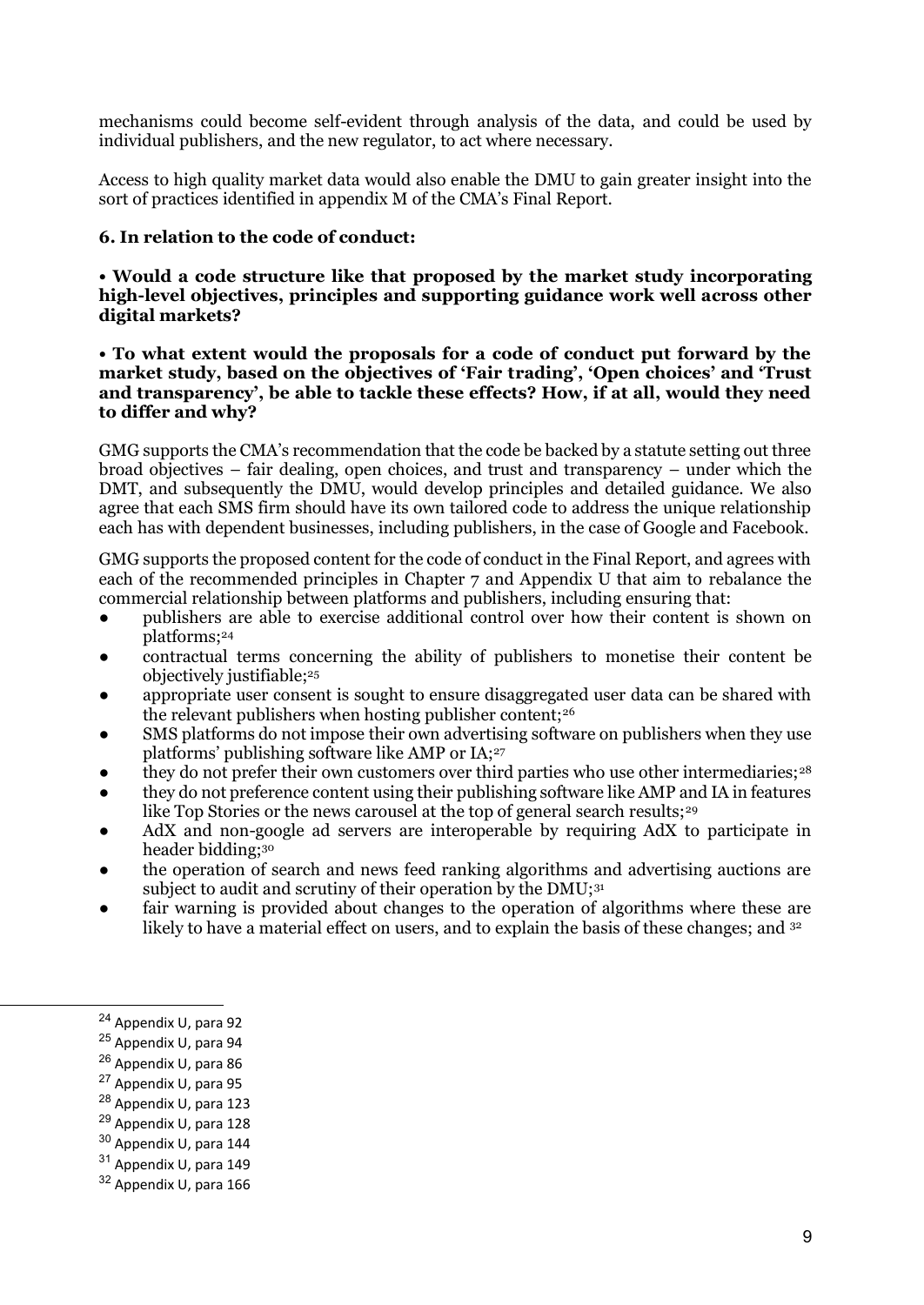SMS platforms provide transparent information on remuneration mechanisms so that publishers can make more informed decisions about how they use the platform's services to monetise their content.<sup>33</sup>

We support the CMA's recommendations on the procedures and powers necessary for the DMU to conduct investigations and enforce the code34. In particular, we welcome recommendations that would enable the DMU to:

- carry out investigations under the code on its own initiative and in response to complaints;
- investigate other conduct that intentionally or negligently inflicts harm;
- Compel the provision of information from the firms it is investigating;
- appoint a monitoring trustee to monitor and oversee compliance by an SMS firm;
- put in place interim measures pending the outcome of an investigation;
- make orders, and block, suspend or unwind decisions to enforce the code;
- impose penalties for non-compliance with such orders;
- impose substantial penalties for conduct that intentionally or negligently inflicts harm; and
- publish reports on its work and the industry more generally and co-ordinate and share information with UK regulators such as CMA, ICO and Ofcom, and with overseas authorities.

We also agree that investigations under the code should where possible be conducted in a limited timeframe, such as six months from their launch. More complex investigations, such as those relating to pro-competitive interventions or intentional or negligent harms, should still be conducted with relative speed compared to current competition enforcement.

Finally, we agree with the CMA that the code *"(should) not preclude competition enforcement in appropriate circumstances*" and that "*such enforcement would still be appropriate in cases of egregious or repeated anti-competitive behaviour, and in cases not explicitly covered by the code, serving as a deterrent against such behaviour in the future*".

## **Q7. Should there be heightened scrutiny of acquisitions by SMS firms through a separate merger control regime? What should be the jurisdictional and substantive components of such a regime?**

While we agree that there should be increased scrutiny of acquisitions by SMS firms (already apparent in recent CMA merger cases), we would question whether there should be a separate merger regime, given the added complexity and uncertainty this would create. It is imperative that the measures to address the source of platforms' market power and rebalance their relationship with publishers be promptly brought into force. The development of a separate SMS-based merger regime would be likely to slow down this process.

## **Q8. What remedies are required to address the sources of market power held by digital platforms?**

As we note in response to question 5, a key way in which to level the playing field in the digital economy would be for data protection authorities to enforce key data protection laws such as GDPR with equal force against online platforms with SMS, as they do against independent publishers. We agree that the imposition of a choice requirement and a 'fairness by design' obligation will explicitly set out the obligations of SMS platforms in relation to how the options they must provide to consumers.

<sup>33</sup> Appendix U, para 175

<sup>34</sup> Final report, para 7.94-7.101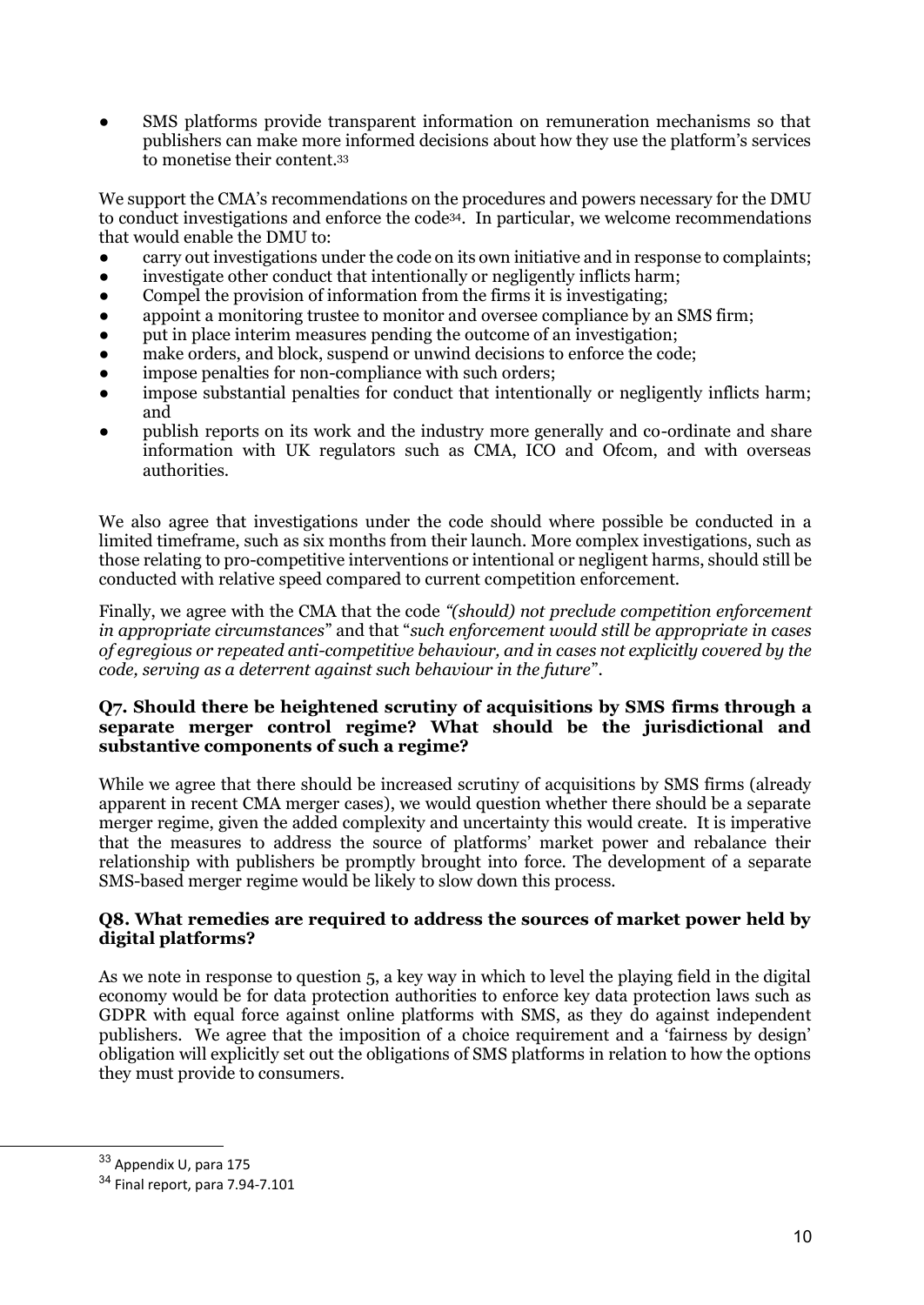The CMA's proposed 'choice requirement'<sup>35</sup> has the potential to limit the ability of SMS platforms to exploit the collection of personal data for one purpose, in order to use that personal data for another commercial purpose. The CMA is right to reject suggestions by Facebook<sup>36</sup> that it would be disproportionately affected by the proposed 'choice requirement' obligation. In fact, the present distortion of the online advertising market is due to the fact that Facebook does not provide its users with a choice as to whether their personal data is used by Facebook for the purpose of personalised online advertising. This lack of choice contrasts sharply with the practices of publishers, who are required to offer granular levels of choice to consumers in order to gain consent for personalised advertising37. It is precisely because Facebook's existing market position is based on, and facilitated by, a lack of customer choice that a choice-based remedy would affect it more materially than others. Indeed, such an outcome would be a sign of the remedy's success, rather than a flaw.

In relation to online marketplaces, it is essential that the DMU immediately addresses the use of app store policies by SMS companies to prevent competition in payment services. As noted above, this issue is particularly acute in relation to Apple's app store review guidelines, which not only prevent the use of third party payment services within apps, but also prevent developers from letting their users know that they can subscribe to the same app via alternate means (such as the developer's own website). We are not in a position to offer a finished package of remedies that would address this issue but suggest the DMU should focus on the need to facilitate consumer choice in payment systems and to break the current rigid tie between the app store and associated content payment mechanism.

More broadly, we agree with the recommended powers available to the DMU in respect of these interventions, including the power to assess and implement them and to monitor, amend and revoke the interventions over time to ensure the regime is future proof and flexible.<sup>38</sup> We support the CMA's recommendation that the statutory test the DMU would have to satisfy to carry out an intervention should be narrowly scoped in each case to ensure that the outcomes are deliverable within a reasonable timescale, subject to transparency and consultation rights.<sup>39</sup> The 12-month statutory deadline is also appropriate for this purpose.<sup>40</sup>

#### **What are the most beneficial uses to which remedies involving data access and data interoperability could be put in digital markets? How do we ensure these remedies can effectively promote competition whilst respecting data protection and privacy rights?**

In the context 0f online advertising, as we note above in response to question 5, there is a clear and pressing need for the online advertising industry to standardise the market data that is generated through online advertising transactions. Access to high quality market data is also essential to enable publishers to understand which advertisers have successfully, and unsuccessfully, sought to buy advertising inventory on their website. This data is crucial to enable publishers to build direct relationships with advertisers, rather than being reliant on the open marketplace - which is typically subject to higher fees and greater market uncertainty - as the only source of demand through which they can build an advertising business. Our view is that the CMA's recommendation of creating a common transaction ID, could be achieved through the improvement of existing RTB data protocols.

<sup>35</sup> 8.87 of the Final Report

<sup>&</sup>lt;sup>36</sup> 8.117 of the Final Report

<sup>37</sup> <https://ico.org.uk/for-organisations/guide-to-pecr/guidance-on-the-use-of-cookies-and-similar-technologies/>

 $38$  Final report, para 7.122-126

<sup>&</sup>lt;sup>39</sup> Final report, para 7.124

<sup>40</sup> Final report, para 7.128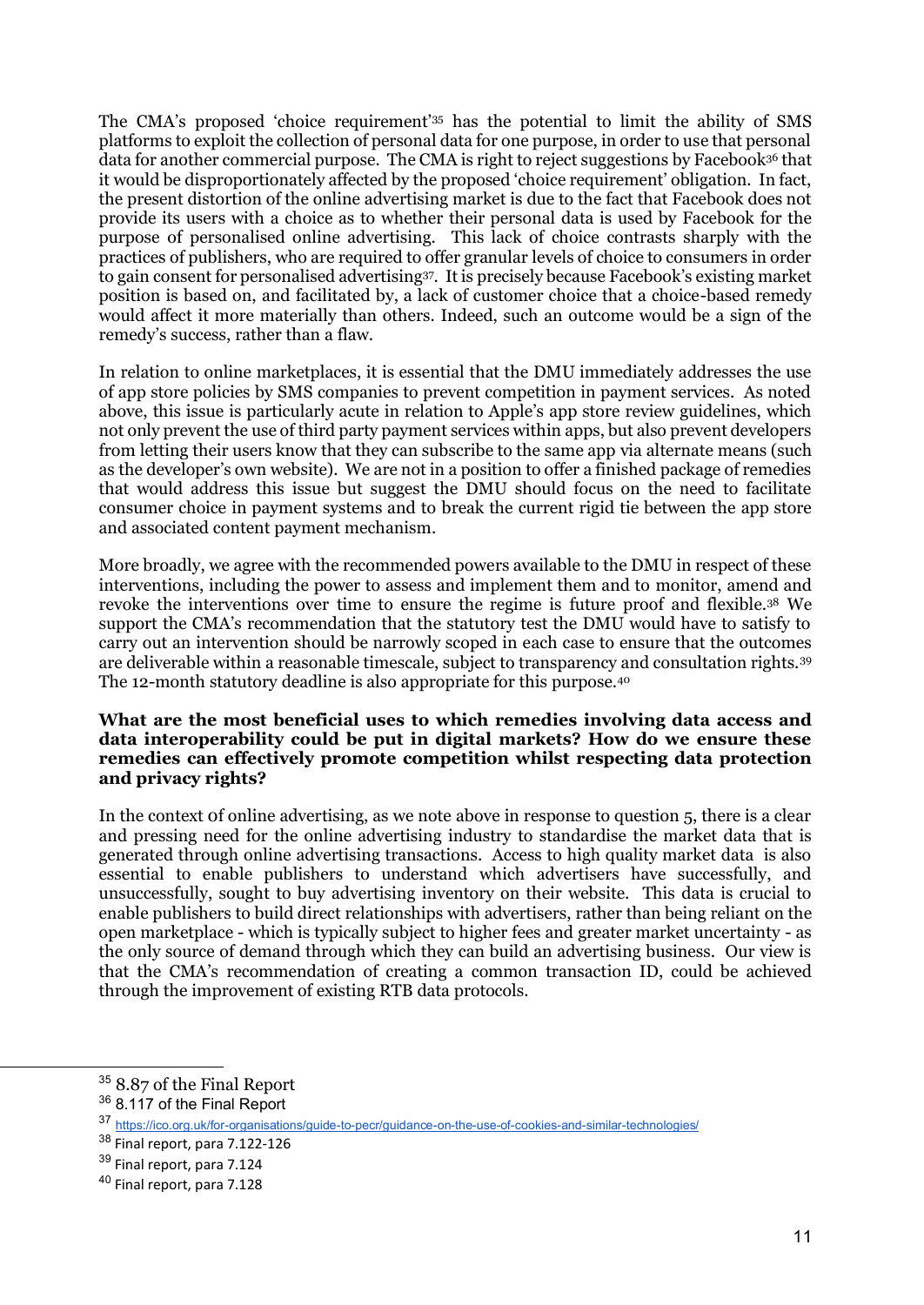Whatever form the DMU determines a transaction or impression ID solution should take, the mandating of such an ID is preferable to a reliance on the use of contract based transparency and access requirements, which invariably falter when requested in relation to platforms with SMS. It is also essential that the requirement to produce and provide access to high quality market data is not specific to a single technological form of online advertising. For while the current paradigm of online advertising markets relies on the use of cookies and real time bidding in order to process programmatic advertising trades, the longevity of this paradigm is threatened by the degradation of third party cookies within online environments. It is vital that, whichever technology solution underpins the next online advertising paradigm, the same obligation to produce and provide high quality market data to publishers and advertisers applies to market participants.

In relation to the provision of customer data to publishers, we welcome the CMA's acknowledgement that "*Google and Facebook are able to collect and use individual data from consumers who interact with content on the publisher websites through the use of Google and Facebook analytics service*" and that "*publishers do not have access to the same level of data on consumer interaction with their own content when hosted on Google and Facebook properties*".<sup>41</sup> We agree with the recommendation that the codes of conduct should "*oblige platforms to ensure that the appropriate user consent is sought to ensure disaggregated user data can be shared with the relevant publishers when hosting publisher content*".<sup>42</sup>

More broadly, it is welcome that the CMA has recognised the need for much greater collaboration with the ICO on issues that sit at the intersection between data protection and competition law. It is essential that the DMU is vigilant to the use of data protection law as a means to reduce competition in online markets, and is open to concerns raised by market participants about behaviours by SMS businesses that exploit the complexity of this intersection for their own commercial gain. To reiterate a point made earlier in this submission, GMG strongly believes in the right of UK citizens to exercise the rights afforded to them under the Data Protection Act 2018, and believes that these rights should be afforded to UK citizens by all companies operating in the UK, regardless of size or market power.

#### **Should remedies such as structural intervention be available as part of a new procompetition approach? Under what circumstances should they be considered?**

The CMA has discovered fundamental conflicts of interest at the heart of the digital advertising ecosystem, the effects of which are likely to be prolonged into the future. The separation of SMS businesses back into distinct business units should be considered where such action would remedy the conflicts of interest identified by the CMA. Such separation would provide advertisers, publishers and consumers with transparency and clarity on how data is used, and the outcomes that are achieved by individual SMS business advertising products.

As we note above in response to question 2 regarding measures taken to combat the market power of the former state owned monopoly BT Plc, it is important to be realistic about how long the effective regulatory separation of dominant companies can take in practice. We note that, in addition to multiple proposals around separation remedies, the CMA suggests other measures, such as the imposition of data silos43. We agree that this remedy could *"prevent SMS firms from using data from services where they have market power in other markets where it has an adverse effect on competition"* and provide an alternative to pursuance of physical separation.

<sup>41</sup> Appendix U, para 97

<sup>42</sup> Appendix U, para 99

<sup>43</sup> 8.237 of the Final Report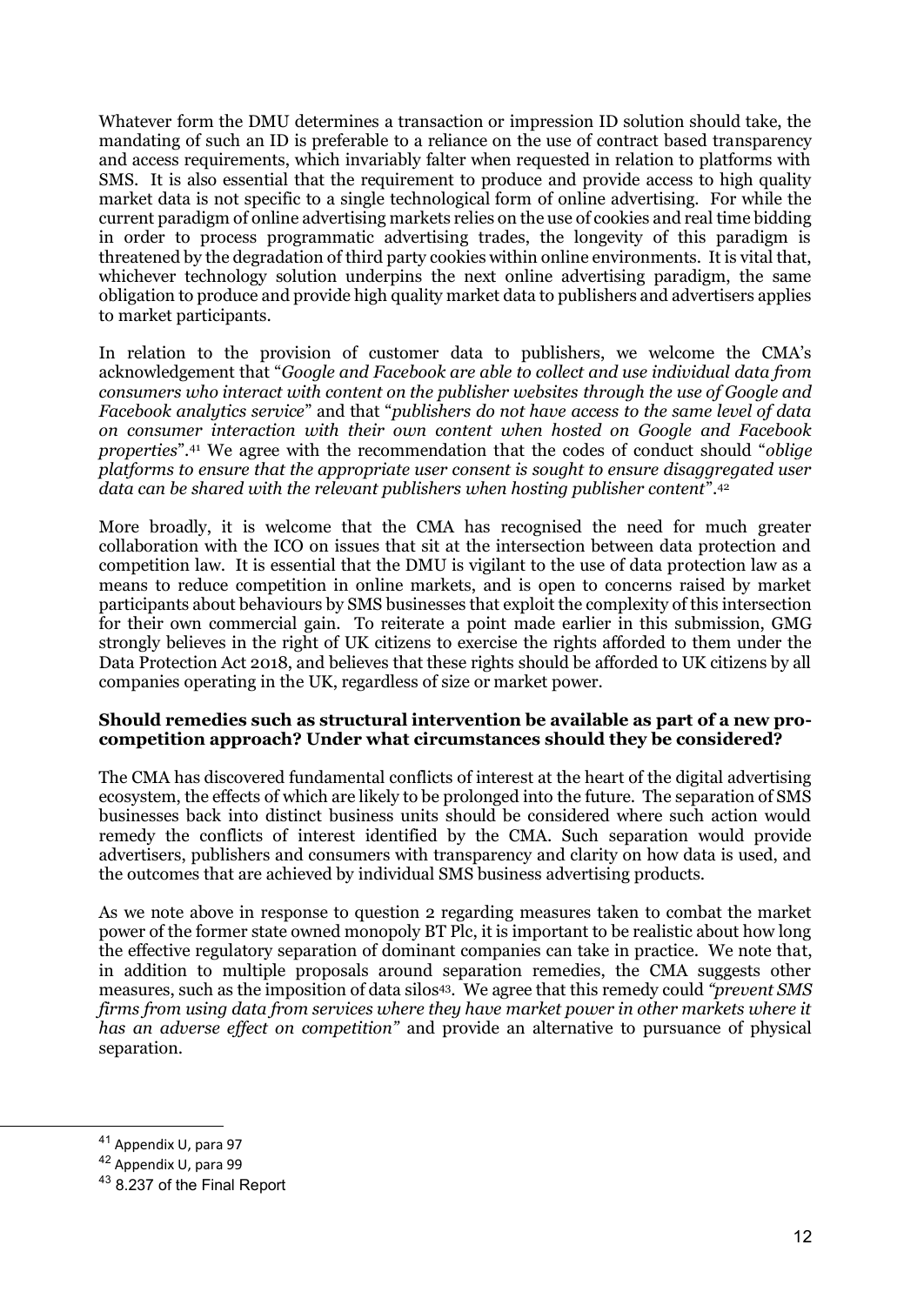## **Q9. What are the tools required to tackle competition problems which relate to a wider group of platforms, including those that have not been found to have SMS?**

#### **Should a pro-competition regime enable pre-emptive action (for example where there is a risk of the market tipping)?**

Questions regarding the tools that are required to prevent the emergence of new SMS gateways emerging to dominate digital markets are important, but should be a secondary consideration compared to the pressing need to implement recommendations that tackle *existing* market power. If a pre-emptive competition tool is to be developed by the DMT, this should follow the establishment of a DMU equipped to enforce the code and carry out pro-competitive interventions to address current concerns.

#### **What measures, if any, are needed to address information asymmetries and imbalances of power between businesses (such as third-party sellers on marketplaces and providers of apps) and platforms?**

Whether in relation to the sale of online advertising, or the development of subscriptions or other reader revenue streams, information is vital to enable publishers to build viable long term business models. While the volumes of traffic that reach the websites of publishers from SMS platforms fluctuates, the ability to access key data points about that audience is vital in order to plan investment and resource allocation, to drive product innovation, and to understand whether that traffic has the potential to generate economic growth (or not). It is, in short, vital information to those seeking to build and sustain an independent business.

There is an underlying tension, identified in the Final Report, between the need for publishers to understand how and when products they produce are consumed, and the objective of digital platforms with SMS to control the monetisation of their user base, whether through online advertising (Google and Facebook) or subscription services (Apple).

New data protection laws such as the GDPR have sought to empower consumers by enabling them to control the use of their personal data in ways that they determine. It is vital however, that regulators are similarly empowered to ensure that SMS companies do not seek to exploit these laws in order to benefit their own businesses, for example by withholding or degrading information that would otherwise be provided to online business users of those services.

In terms of how such degradation of data quality arises in practice, in the context of online advertising transactions, the CMA notes Google's decision to remove time stamp data from bid requests as one example of where GDPR has been used to justify a reduction in the provision of crucial data. At the same time, Google has provided advertisers with more data, introducing a new piece of information sent to AdX after an auction is completed – the 'minimum bid to win' - which informs buyers about the lowest price they could have bid in order to win the impression. This new piece of data means that advertisers, or those acting on their behalf, can use that data to lower their pricing in order to avoid spending more than they would otherwise need to in order to win an auction. Buyers achieve this by using the new data to write algorithms that keep lowering their bids in order to push the price paid to the lowest price level, rather than bidding what the ad impression is worth to the advertiser, which is how a true first price auction should work. The effect of these two changes is to empower the buy side, whilst weakening the position of the sell side, thereby further entrenching existing market power and reducing market efficiency.

In the context of subscription and transaction based products, Apple's approach to the provision of app user data is highly restrictive, providing app developers with no access to data about individuals who subscribe to products through the iOS store. This policy restriction on access to user data, thereby preventing publishers from building meaningful engagement with readers or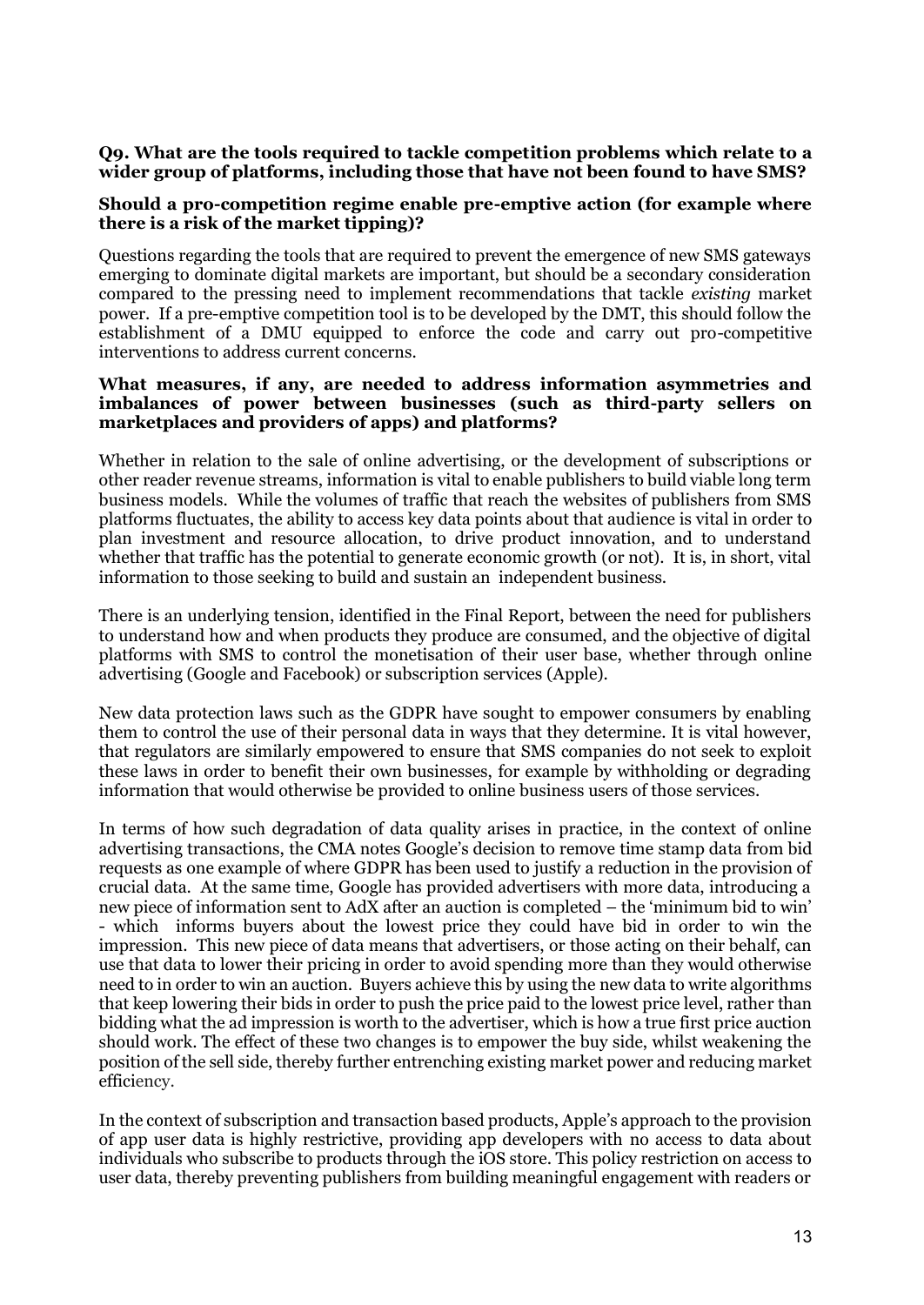using that data for customer service purposes. In addition, Apple use its developer review guidelines to require the bundling of its own inefficient in-app purchasing option, as a condition of sale within the iOS store44. As a consequence, Apple takes 30% of that transaction revenue, despite the processing of that payment representing a marginal cost to Apple. As well as rigidly tethering developers to the use of Apple's proprietary in-app payment service, Apple's review guidelines also prevent developers from using any kind of in-app advertising or marketing to ask readers to subscribe or contribute via the open web<sup>45</sup> .

These policies cause consumer harm through the need for developers to charge higher prices to take account of the mandatory 30% fee to Apple, whilst causing consumer detriment as a result of the inability for publishers to cross-match consumers who purchase subscriptions directly via first party websites, who may then also purchase a subscription via the iOS store. This can lead to a poor level of customer service, in some cases leading to consumers paying twice for the same product. In addition, Apple has recently announced that iOS developers seeking approval for listing in the App Store will have to provide a mandatory log-in<sup>46</sup>, which is likely to further disintermediate app developers from their customers, and enable Apple to retain the customer data and relationship with consumers.

GMG agrees with the CMA that SMS platforms - including Google, Facebook and Apple - *"have a clear incentive to apply a stricter interpretation of the requirements of data protection regulation when it comes to sharing data with third parties than for the use and sharing of data within their own ecosystems. Further, if vertically-integrated platforms are successful in interpreting data protection regulation in this way, this may create an artificial incentive in the long run towards greater vertical integration, as a way of circumventing regulatory constraints."<sup>47</sup>*

GMG welcomes the CMA's commitment to working closely with the ICO to understand the degree which GDPR is used by SMS platforms is used as a way to prevent legitimate data sharing with businesses that use those platforms. GMG particularly welcomes the concept of 'competition neutrality48', to ensure that vertically integrated SMS platforms cannot use personal data from consumers for one purpose, share that data with a group business for another purpose, but then refuse to provide that data to third party businesses with whom they compete. This is relevant in the context of digital advertising, but also in terms of the refusal to provide user data in the context of marketplaces such as app stores.

In addition to supporting the CMA codes of conduct, we support each of the CMA's recommendations collated above in response to Q6. The DMT should also consider the ongoing work of the ACCC to impose a mandatory bargaining code in relation to the use of journalism by SMS platforms49, and consider how a similar code could be implemented as part of the broader DMU package.

#### **What measures, if any, are needed to enable consumers to exert more control over use of their data?**

GMG welcomes the CMA's recommendation for the imposition of a choice requirement and a 'fairness by design' obligation on SMS platforms.<sup>50</sup> In our response to the CMA interim

<sup>44</sup> See section 3.1 of the Apple Store Review Guidelines[, https://developer.apple.com/app-store/review/guidelines/#in-app](https://developer.apple.com/app-store/review/guidelines/#in-app-purchase)[purchase](https://developer.apple.com/app-store/review/guidelines/#in-app-purchase)

<sup>45</sup> See section 3.1.3(a) of the Apple Store Review Guidelines [https://developer.apple.com/app-store/review/guidelines/#in-app](https://developer.apple.com/app-store/review/guidelines/#in-app-purchase)[purchase](https://developer.apple.com/app-store/review/guidelines/#in-app-purchase)

<sup>46</sup> https://www.theverge.com/interface/2019/6/5/18653113/apple-sign-in-single-sign-on-antitrust-competition

 $47$  5.239, Final Report

<sup>48</sup> 8.252, Final Report

<sup>49</sup> https://www.accc.gov.au/focus-areas/digital-platforms/news-media-bargaining-code

<sup>50</sup> Final report, para 8.78-8.82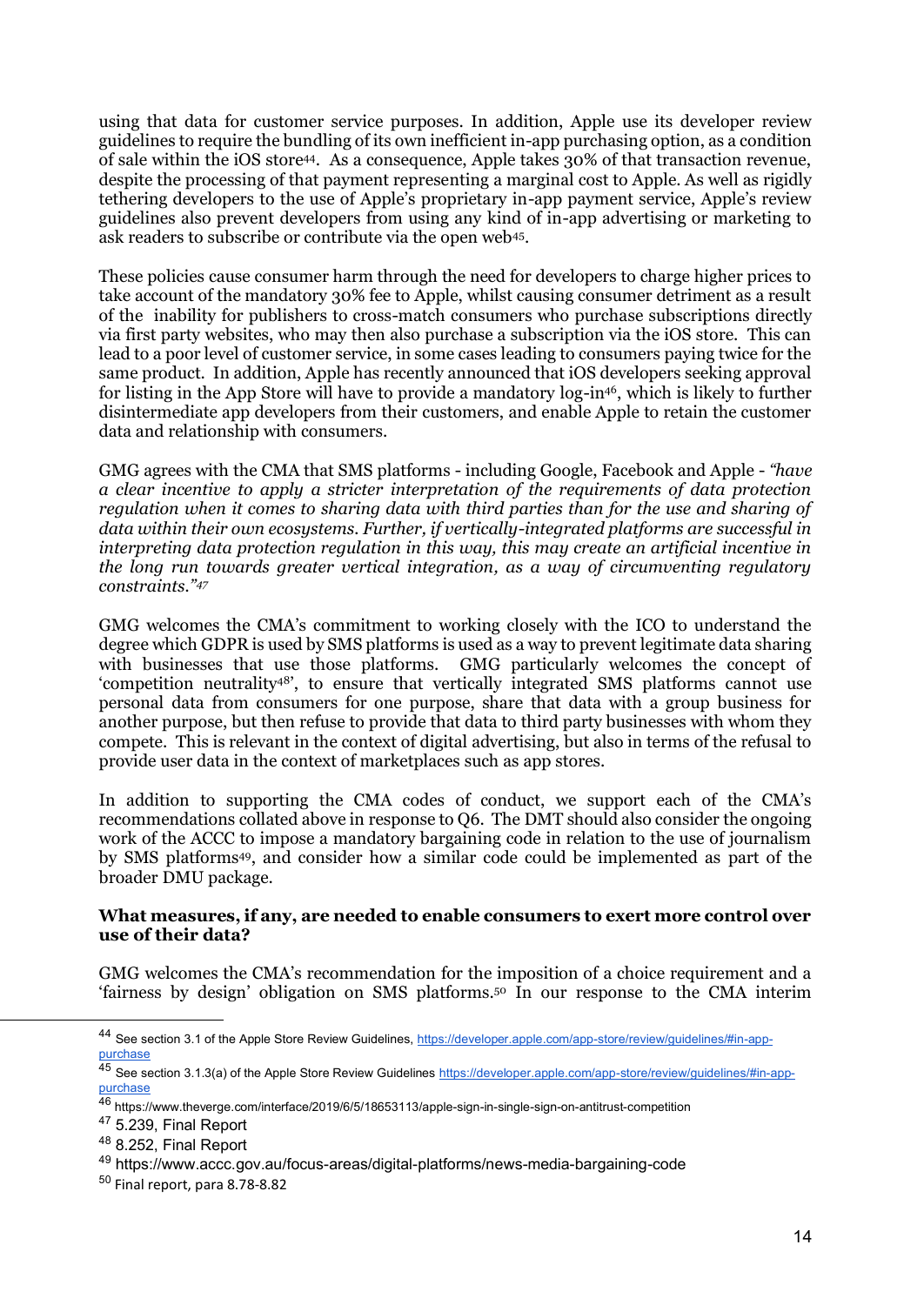response, we suggested that the *"news media and wider publishing industries will offer this level of granular consent through the development of the industry's IAB TCF framework, and therefore should not be subject to the same duty."* GMG agrees that the 'fairness by design' duty on platforms with SMS would be a positive intervention to the benefit of UK consumers. It would help consumers to understand how their data is being used within walled garden environments, and to control the use of that data according to their personal preferences.

GMG welcomes the CMA recommendation to impose data separation (or data silo) interventions that would prohibit platforms from combining certain categories of data within their ecosystems51. It is vital that, where consumers consent to the use of data for one purpose, this cannot be used by large SMS platforms for another purpose. This intervention would help to support consumer choice about how their data is used, driving the market to develop products that are avowedly privacy enhancing, rather than enabling an environment that encourages data collection at all costs.

Regarding proposals to simplify and centralise consent<sup>52</sup>, one of the main issues preventing the adoption of the draft ePrivacy regulation was concern expressed by independent businesses about the potential power that the centralisation of these controls would provide to browser and ecosystem vendors.<sup>53</sup> It is essential that the centralisation of consent mechanisms does not inadvertently exacerbate the existing power of dominant platforms and ecosystem gatekeepers. This is particularly important in the context of developing plans to migrate the process<sup>54</sup> of ad serving to a series of browser APIs as a replacement for the common standard of third party cookies.

## **What role (if any) is there for open or common standards or interoperability to promote competition and innovation across digital markets? In which markets or types of markets? What form should these take?**

As we note in response to Q5, the online advertising market has evolved organically to operate in the absence of a common market data standard. The consequences of this are starkly illustrated by the recent PWC/ISBA report55, which was unable to attribute around 15% of advertising expenditure flowing across the marketplace. As we note above, the production and provision of market data produced to a common standard would enable publishers, advertisers and regulators to use that data for the purpose of audit, analysis and vendor performance management.

In terms of interoperability measures discussed in the Final Report<sup>56</sup> it is important that the imposition of any new interoperability requirements do not inadvertently lead to the further enhancement of SMS platforms' market power versus challenger businesses seeking to compete in the same marketplace. While data mobility remedies may have some positive consumer benefits, e.g. in terms of enabling users to move media and playlists from one proprietary platform environment to another, we agree with CMA analysis that due to *"market failures in the consumer-facing and digital advertising markets… powers to introduce consumer choice and separation interventions are also required."<sup>57</sup>*

We welcome the CMA's approach to the principle of "open choices" within recommendations for a code of practice. Ensuring the SMS platforms provide services in an unbundled way has

<sup>51</sup> Para 105, Final Report

<sup>52</sup> Para 8.254

<sup>53</sup> <https://digiday.com/media/eprivacy-looming-nightmare-publishers/>

<sup>54</sup> <https://headerbidding.co/google-privacy-sandbox/>

<sup>55</sup> <https://www.isba.org.uk/knowledge/digital-media/programmatic-supply-chain-transparency-study/>

<sup>56</sup> Paras 92, 93, Final Report

<sup>57</sup> 7.109, Final Report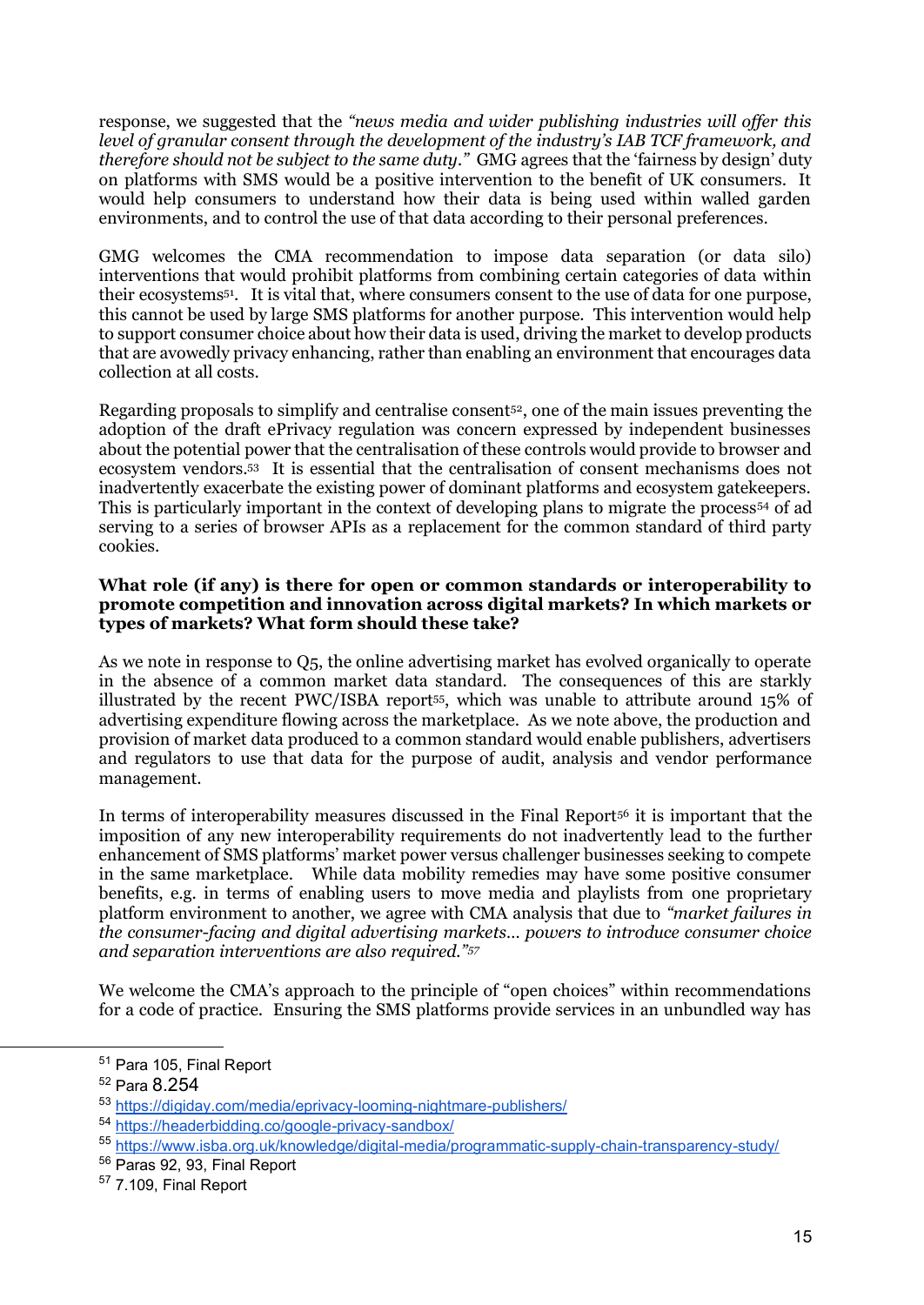the potential to drive competition and innovation in digital markets. Once again, a relevant market parallel, in terms of separating the activities of incumbent online platforms with strategic market status, are the measures taken to introduce competition in the UK broadband market. Through the introduction of local loop unbundling in order to create effective retail competition, and a focus on delivering competition in the wholesale broadband market by analysing and capping the fees charged for wholesale services provided by the incumbent provider, BT, Ofcom has created competition, investment and innovative new services for UK consumers.<sup>58</sup>

#### **DESIGNING PROCEDURES AND STRUCTURES**

**Q10. Are the proposed key characteristics of speed, flexibility, clarity, and legal certainty the right ones for a new approach to deliver effective outcomes?** 

**Q11. What factors should the Taskforce consider when assessing the detailed design of the procedural framework – both for designating firms and for imposing a code of conduct and any other remedies – including timeframes and frequency of review, evidentiary thresholds, rights of appeal etc.?** 

**Q12. What are the key areas of interaction between any new pro-competitive approach and existing and proposed regulatory regimes (such as online harms, data protection and privacy); and how can we best ensure complementarity (both at the initial design and implementation stage, and in the longer term)?**

GMG agrees with the CMA's views59, in relation to the powers and procedures required to bring the codes of practice into force.

In relation to the interaction between the work of the DMT and other ongoing policy work around data protection, and the government's flagship online harms legislation, there is a need to see each of these strands in a holistic manner. It is vital to recognise that the digital advertising market, in its current form, does not incentivise investment in the dissemination of accurate news and high-quality content. It rewards products and services that attract attention, regardless of quality or harm, and facilitates opportunities for advertisers to follow audiences across the web at the lowest possible price. It is a market that is opaque by design, preventing advertisers from knowing where their advertising impressions land.

It is vital that the government takes a strategic focus on the underlying drivers of the harms perpetrated on SMS platforms and, in parallel with the creation of an online harms framework, seeks to inject competition and innovation into an online marketplace that has become dominated by a very small number of gatekeepers.

It is nevertheless essential that efforts to solve the issue of online harms are seen primarily through the lens of competition, rather than as an attempt to regulate speech. The danger otherwise, is that in seeking to tackle online harms through the regulation of speech, there are unintended consequences for the ability of citizens to consume a wide variety of news and information and to express themselves online. An overly zealous approach to the regulation of speech could not only have a negative impact on the business models of organisations that do invest in high-quality journalism, but also on the rights of individual citizens to participate in democracy. Obligations to monitor and take down specified categories of 'harmful', but not illegal content in specific or automated ways, could also lock in market dominance, rather than creating an environment in which much needed competition to incumbents with SMS emerges.

<sup>58</sup> https://www.ofcom.org.uk/\_\_data/assets/pdf\_file/0028/29647/context.pdf

<sup>59</sup> Page 27[, https://assets.publishing.service.gov.uk/media/5efc5e433a6f4023c77a135c/Call\\_for\\_information\\_July2020.pdf](https://assets.publishing.service.gov.uk/media/5efc5e433a6f4023c77a135c/Call_for_information_July2020.pdf)